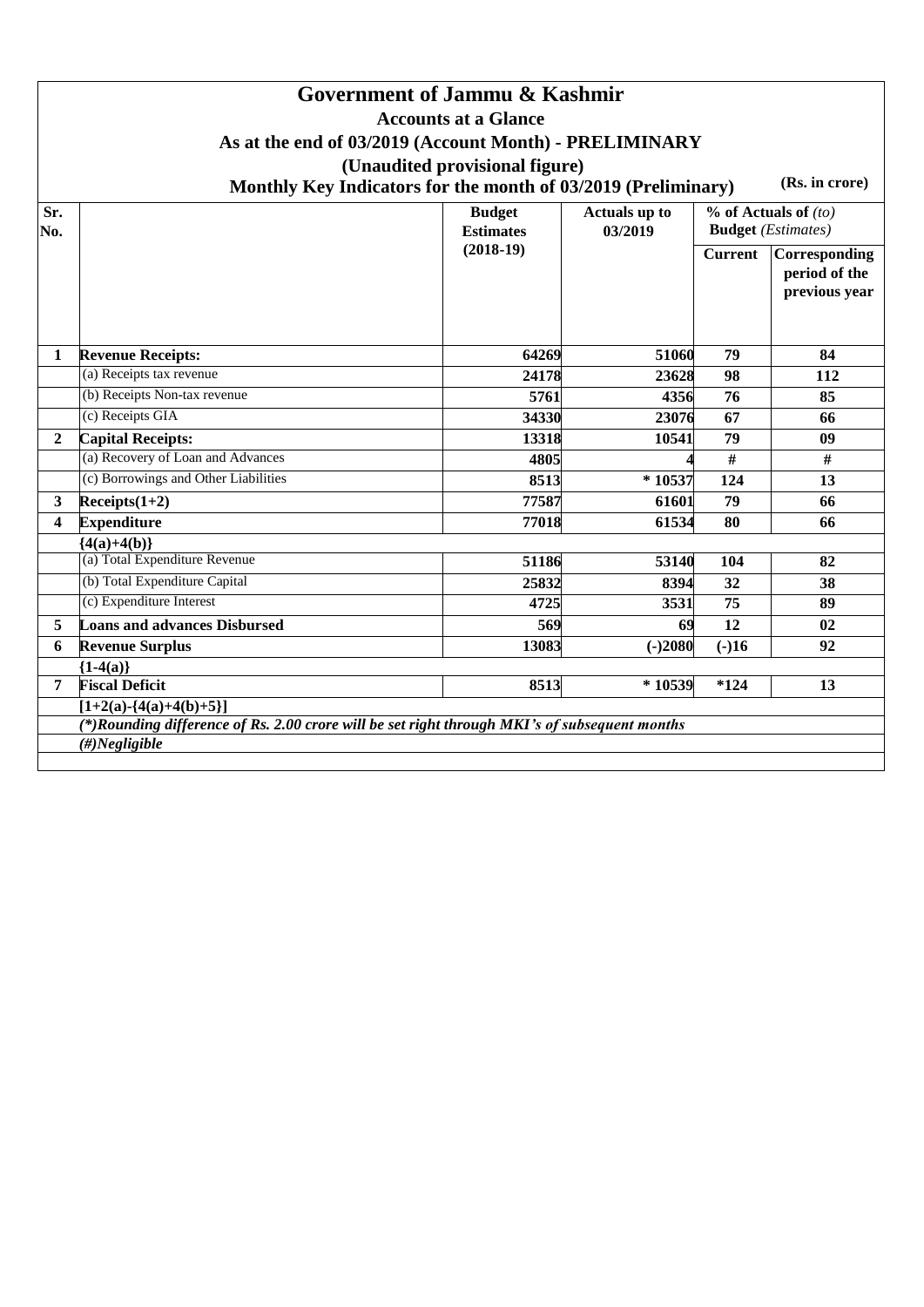|                           |                | <b>Monthly Trend</b>            |                                             |                                                                                         |
|---------------------------|----------------|---------------------------------|---------------------------------------------|-----------------------------------------------------------------------------------------|
|                           |                | (Format of Progressive Figures) |                                             |                                                                                         |
| (Rs. in crore)            |                |                                 |                                             |                                                                                         |
|                           |                | <b>Receipt tax revenue</b>      |                                             |                                                                                         |
|                           | 2017-18        |                                 | 2018-19                                     | <b>Month</b>                                                                            |
| <b>Progressive</b> $(\#)$ | Monthly $(\#)$ | <b>Progressive</b> $(\#)$       | Monthly $(\#)$                              |                                                                                         |
| 1157                      | 1157           | 1727                            | 1727                                        | <b>April</b>                                                                            |
| 2434                      | 1277           | 3430                            | 1703                                        | <b>May</b>                                                                              |
| 3658                      | 1224           | 4967                            | 1537                                        | June                                                                                    |
| 6480                      | 2822           | 7041                            | 2075                                        | <b>July</b>                                                                             |
| 7846                      | 1366           | 8809                            | 1768                                        | <b>August</b>                                                                           |
| 9444                      | 1597           | 10586                           | 1777                                        | <b>September</b>                                                                        |
| 11482                     | 2038           | 12220                           | 1634                                        | <b>October</b>                                                                          |
| 13376                     | 1894           | 14023                           | 1803                                        |                                                                                         |
| 14945                     | 1569           | 16166                           | 2143                                        |                                                                                         |
| 16673                     | 1728           | 18080                           | 1914                                        |                                                                                         |
| 18430                     | 1757           | 19659                           | 1579                                        |                                                                                         |
| 22077                     | 3647           | 23628                           | 3969                                        |                                                                                         |
|                           |                |                                 | (#) All figures rounded to nearest of Crore | <b>November</b><br><b>December</b><br><b>January</b><br><b>February</b><br><b>March</b> |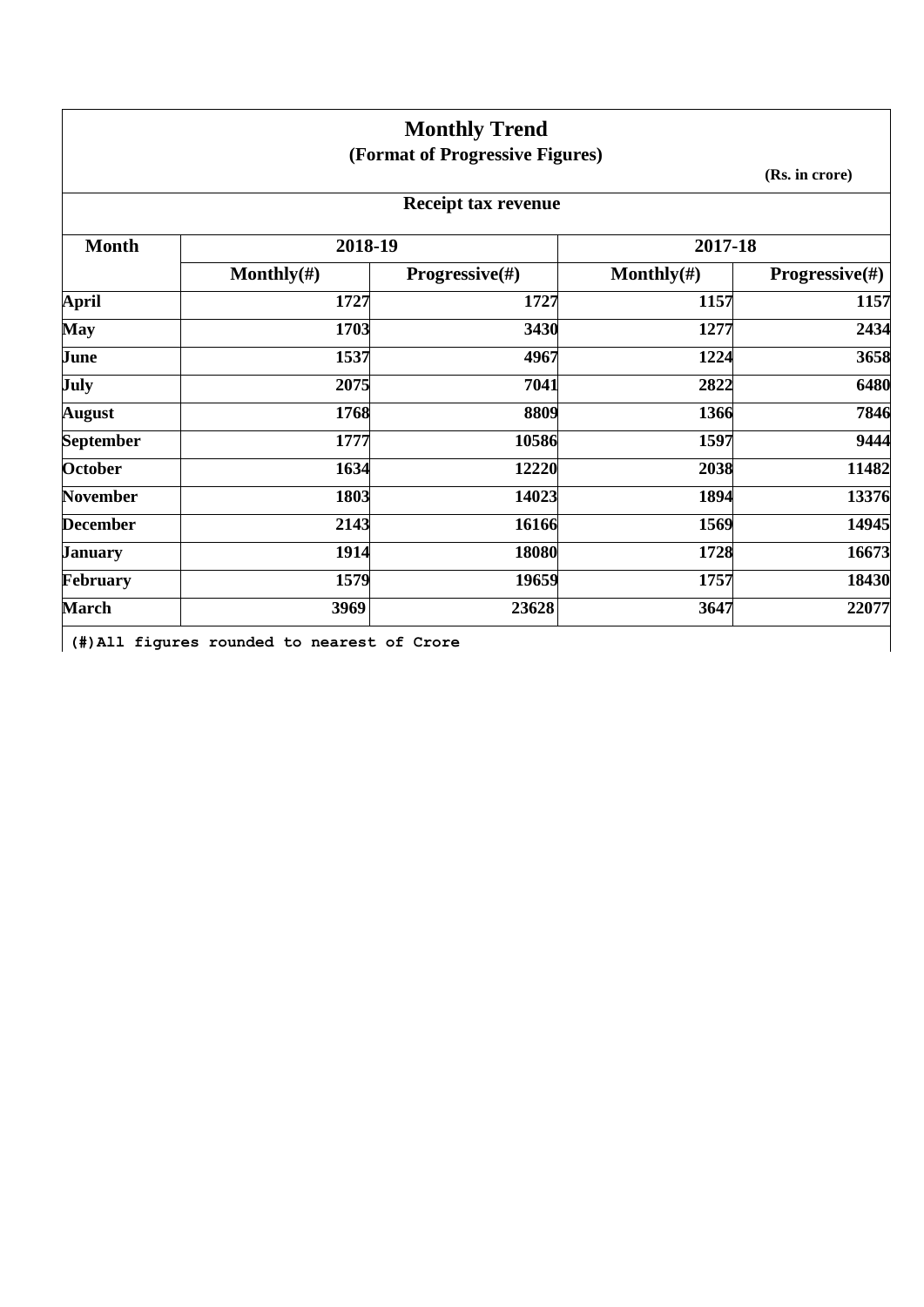|                  |                | <b>Monthly Trend</b>            |                |                           |
|------------------|----------------|---------------------------------|----------------|---------------------------|
|                  |                | (Format of Progressive Figures) |                |                           |
|                  |                |                                 |                | (Rs. in crore)            |
|                  |                | <b>Receipt Non-tax revenue</b>  |                |                           |
| <b>Month</b>     | 2018-19        |                                 | 2017-18        |                           |
|                  | Monthly $(\#)$ | <b>Progressive</b> $(\#)$       | Monthly $(\#)$ | <b>Progressive</b> $(\#)$ |
| <b>April</b>     | 206            | 206                             | 352            | 352                       |
| <b>May</b>       | 240            | 446                             | 367            | 719                       |
| June             | 354            | 800                             | 258            | 976                       |
| July             | 283            | 1083                            | 336            | 1312                      |
| <b>August</b>    | 234            | 1317                            | 283            | 1595                      |
| <b>September</b> | 408            | 1724                            | 276            | 1871                      |
| <b>October</b>   | 234            | 1958                            | 197            | 2068                      |
| <b>November</b>  | 375            | 2333                            | 942            | 3010                      |
| <b>December</b>  | 427            | 2760                            | 299            | 3309                      |
| <b>January</b>   | 362            | 3122                            | 223            | 3533                      |
| February         | 908            | 4030                            | 222            | 3755                      |
| <b>March</b>     | 326            | 4356                            | 729            | 4484                      |

**(#)All figures rounded to nearest of Crore**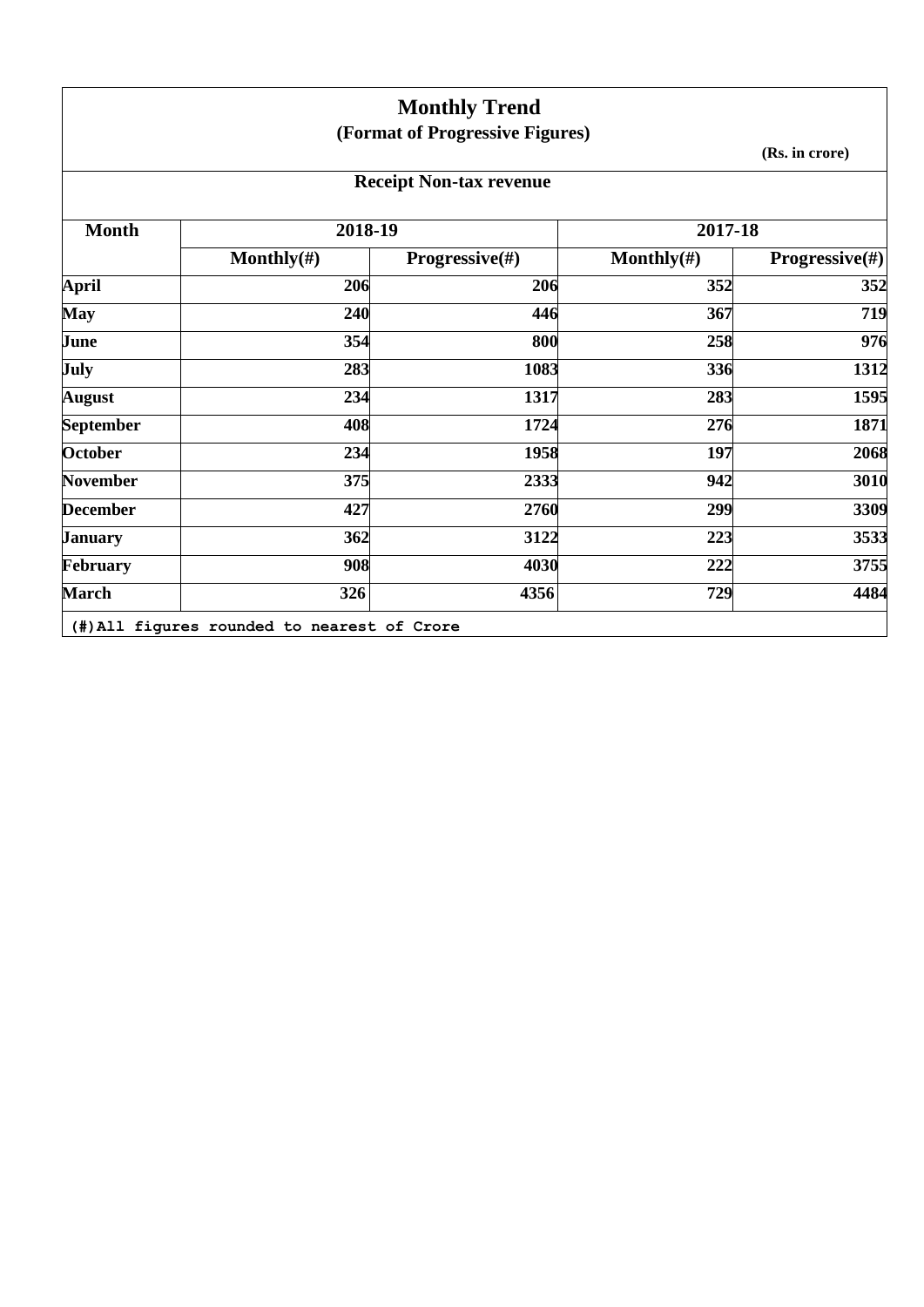|                  |                | <b>Monthly Trend</b><br>(Format of Progressive Figures) |                |                           |
|------------------|----------------|---------------------------------------------------------|----------------|---------------------------|
|                  |                |                                                         |                | (Rs. in crore)            |
|                  |                | <b>Receipt GIA</b>                                      |                |                           |
| <b>Month</b>     | 2018-19        |                                                         | 2017-18        |                           |
|                  | Monthly $(\#)$ | <b>Progressive</b> $(\#)$                               | Monthly $(\#)$ | <b>Progressive</b> $(\#)$ |
| <b>April</b>     | 1318           | 1318                                                    | 200            | 200                       |
| <b>May</b>       | 1851           | 3168                                                    | 2151           | 2351                      |
| June             | 1815           | 4983                                                    | 1988           | 4339                      |
| July             | 2567           | 7550                                                    | 3674           | 8013                      |
| <b>August</b>    | 1646           | 9197                                                    | 1212           | 9225                      |
| <b>September</b> | 2736           | 11932                                                   | 1781           | 11006                     |
| <b>October</b>   | 1180           | 13113                                                   | 1184           | 12190                     |
| <b>November</b>  | 1793           | 14905                                                   | 1639           | 13829                     |
| <b>December</b>  | 1842           | 16748                                                   | 1728           | 15557                     |
| <b>January</b>   | 1779           | 18527                                                   | 1102           | 16660                     |
| <b>February</b>  | 2152           | 20679                                                   | 2423           | 19083                     |
| <b>March</b>     | 2397           | 23076                                                   | 2878           | 21961                     |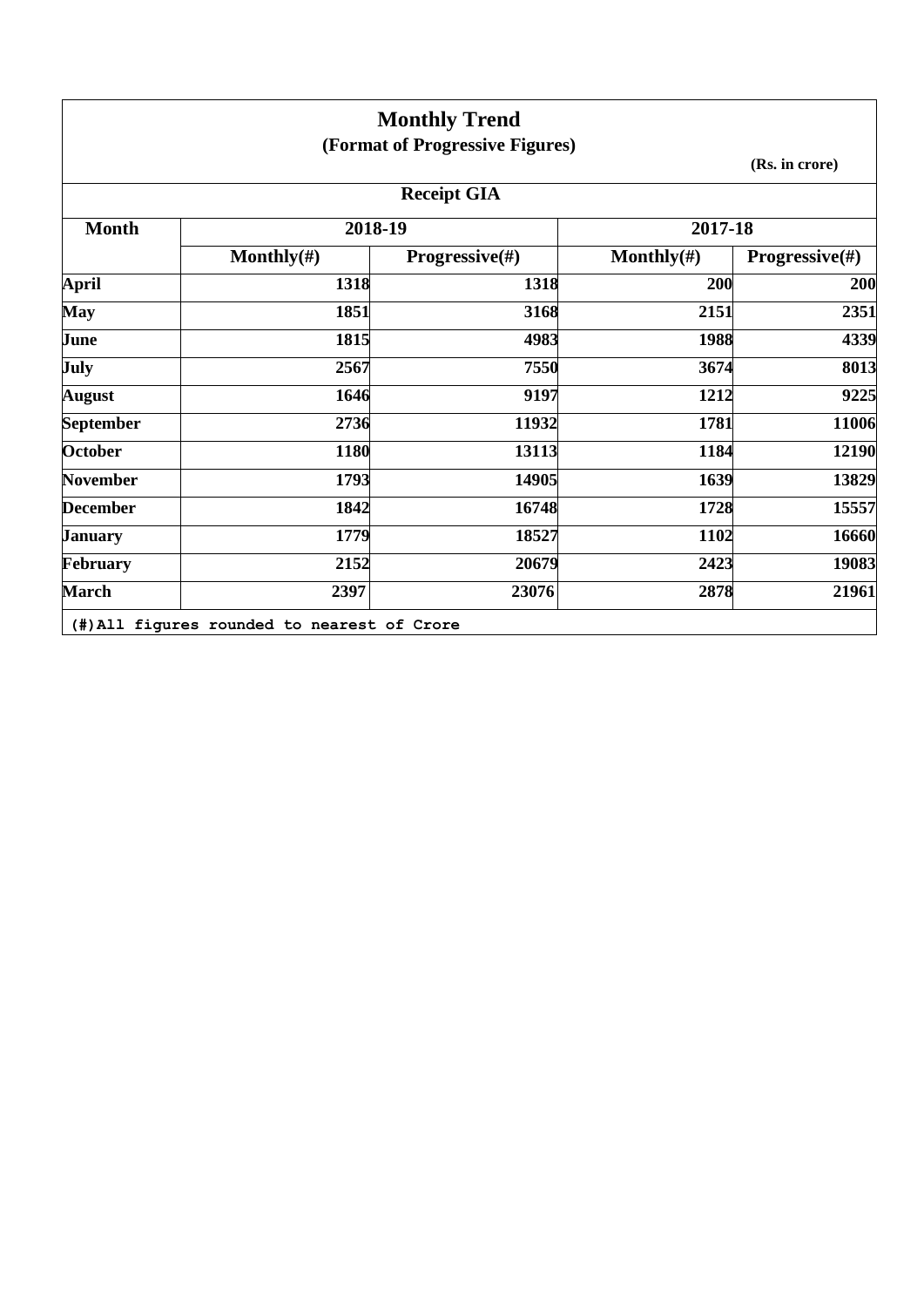|                  |                | <b>Monthly Trend</b><br>(Format of Progressive Figures) |                |                           |
|------------------|----------------|---------------------------------------------------------|----------------|---------------------------|
|                  |                |                                                         |                | (Rs. in crore)            |
|                  |                | <b>Recovery of Loan and Advances</b>                    |                |                           |
| <b>Month</b>     | 2018-19        |                                                         | 2017-18        |                           |
|                  | Monthly $(\#)$ | <b>Progressive</b> $(\#)$                               | Monthly $(\#)$ | <b>Progressive</b> $(\#)$ |
| <b>April</b>     |                | $\blacksquare$                                          |                |                           |
| <b>May</b>       | 01             | 02                                                      |                |                           |
| June             |                | 02                                                      |                |                           |
| July             |                | 02                                                      |                | 01                        |
| <b>August</b>    |                | 02                                                      |                | 01                        |
| <b>September</b> |                | 02                                                      |                | 01                        |
| <b>October</b>   |                | 03                                                      |                | 01                        |
| <b>November</b>  |                | 03                                                      |                | 01                        |
| <b>December</b>  | 01             | 04                                                      |                | 01                        |
| <b>January</b>   |                | 04                                                      |                | 02                        |
| February         |                | 04                                                      | 02             | 04                        |
| <b>March</b>     |                | 04                                                      | 01             | 04                        |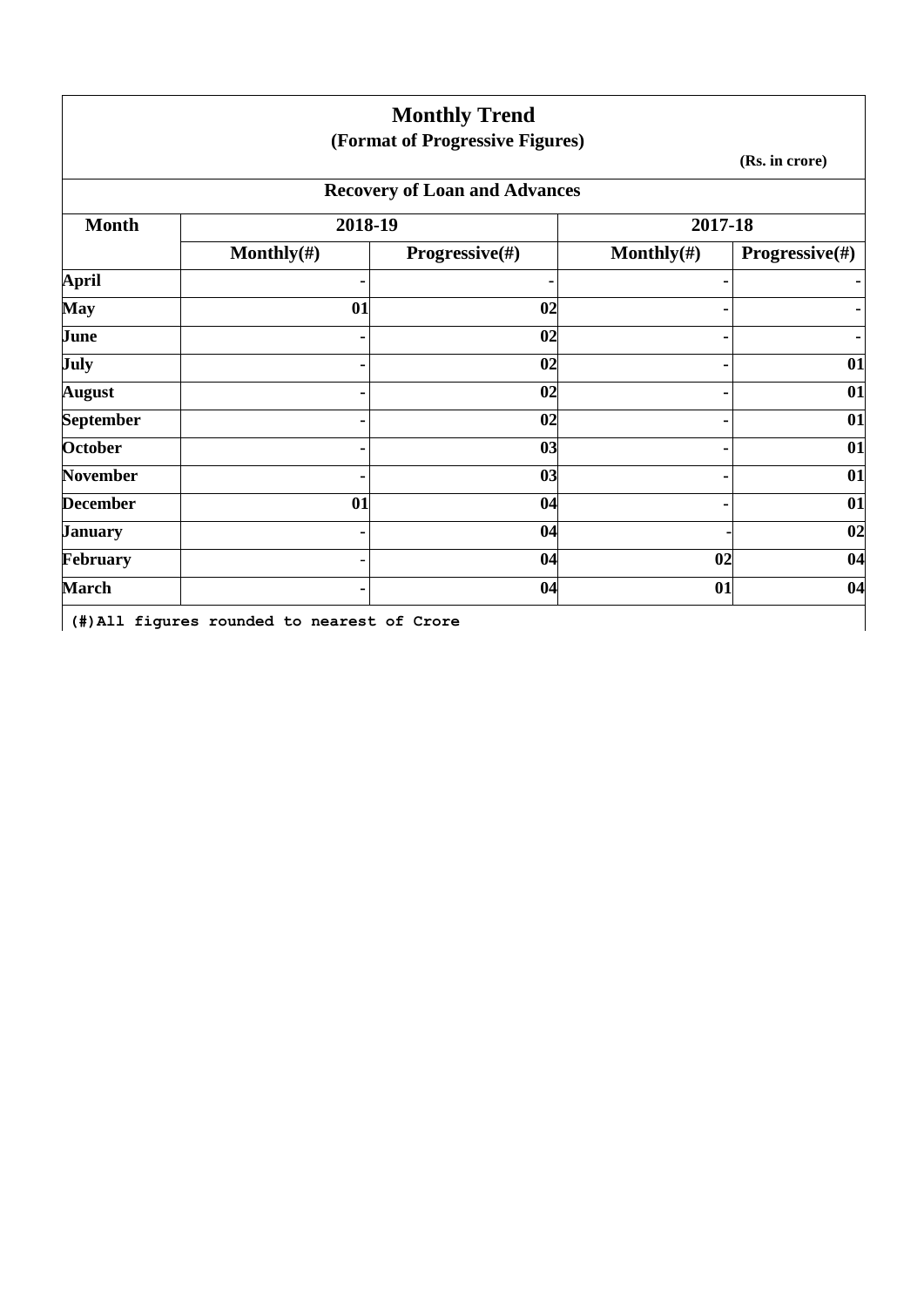|                  |                | <b>Monthly Trend</b>                   |                |                           |
|------------------|----------------|----------------------------------------|----------------|---------------------------|
|                  |                | (Format of Progressive Figures)        |                |                           |
|                  |                |                                        |                | (Rs. in crore)            |
|                  |                | <b>Borrowing and Other Liabilities</b> |                |                           |
| <b>Month</b>     | 2018-19        |                                        | 2017-18        |                           |
|                  | Monthly $(\#)$ | <b>Progressive</b> $(\#)$              | Monthly $(\#)$ | <b>Progressive</b> $(\#)$ |
| <b>April</b>     | $(-)292$       | $(-)292$                               | 443            | 443                       |
| <b>May</b>       | $(-)595$       | $(-)887$                               | 911            | 1354                      |
| June             | 784            | $(-)104$                               | 686            | 2040                      |
| July             | $(-)329$       | $(-)432$                               | $(-)3443$      | $(-)1403$                 |
| <b>August</b>    | 817            | 385                                    | 2364           | 960                       |
| <b>September</b> | $(-)555$       | $(-)169$                               | $(-)2009$      | $(-)1048$                 |
| <b>October</b>   | 1421           | 1252                                   | $(-)38$        | $(-)1086$                 |
| <b>November</b>  | 235            | 1487                                   | 866            | $(-)221$                  |
| <b>December</b>  | 124            | 1611                                   | $(-)568$       | $(-)789$                  |
| <b>January</b>   | 1610           | 3221                                   | 1174           | 385                       |
| February         | 2116           | 5337                                   | $(-)1189$      | $(-)804$                  |
| <b>March</b>     | 5200           | 10537                                  | 2423           | 1620                      |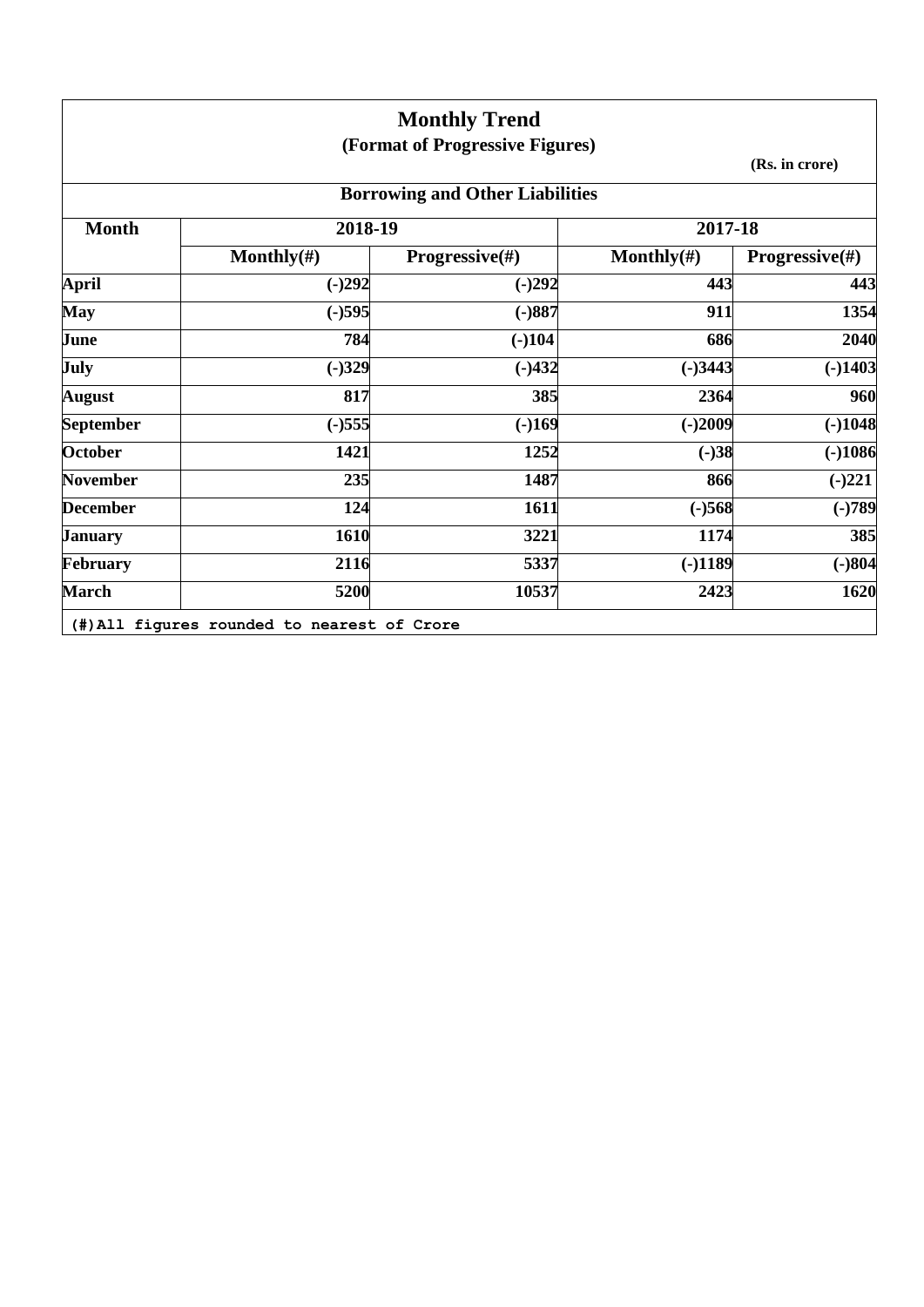|                  |                                             | <b>Monthly Trend</b><br>(Format of Progressive Figures) |                |                           |
|------------------|---------------------------------------------|---------------------------------------------------------|----------------|---------------------------|
|                  |                                             |                                                         |                | (Rs. in crore)            |
|                  |                                             | <b>Total Receipt</b>                                    |                |                           |
| <b>Month</b>     | 2018-19                                     |                                                         | 2017-18        |                           |
|                  | Monthly $(\#)$                              | <b>Progressive</b> $(\#)$                               | Monthly $(\#)$ | <b>Progressive</b> $(\#)$ |
| <b>April</b>     | 2959                                        | 2959                                                    | 2152           | 2152                      |
| <b>May</b>       | 3200                                        | 6159                                                    | 4706           | 6858                      |
| June             | 4490                                        | 10648                                                   | 4156           | 11013                     |
| July             | 4596                                        | 15244                                                   | 3389           | 14403                     |
| <b>August</b>    | 4465                                        | 19710                                                   | 5225           | 19627                     |
| <b>September</b> | 4366                                        | 24075                                                   | 1645           | 21274                     |
| <b>October</b>   | 4469                                        | 28546                                                   | 3381           | 24655                     |
| <b>November</b>  | 4206                                        | 32751                                                   | 5341           | 29995                     |
| <b>December</b>  | 4537                                        | 37289                                                   | 3028           | 33023                     |
| <b>January</b>   | 5665                                        | 42954                                                   | 4227           | 37253                     |
| February         | 6755                                        | 49709                                                   | 3215           | 40468                     |
| <b>March</b>     | 11892                                       | 61601                                                   | 9678           | 50146                     |
|                  | (#) All figures rounded to nearest of Crore |                                                         |                |                           |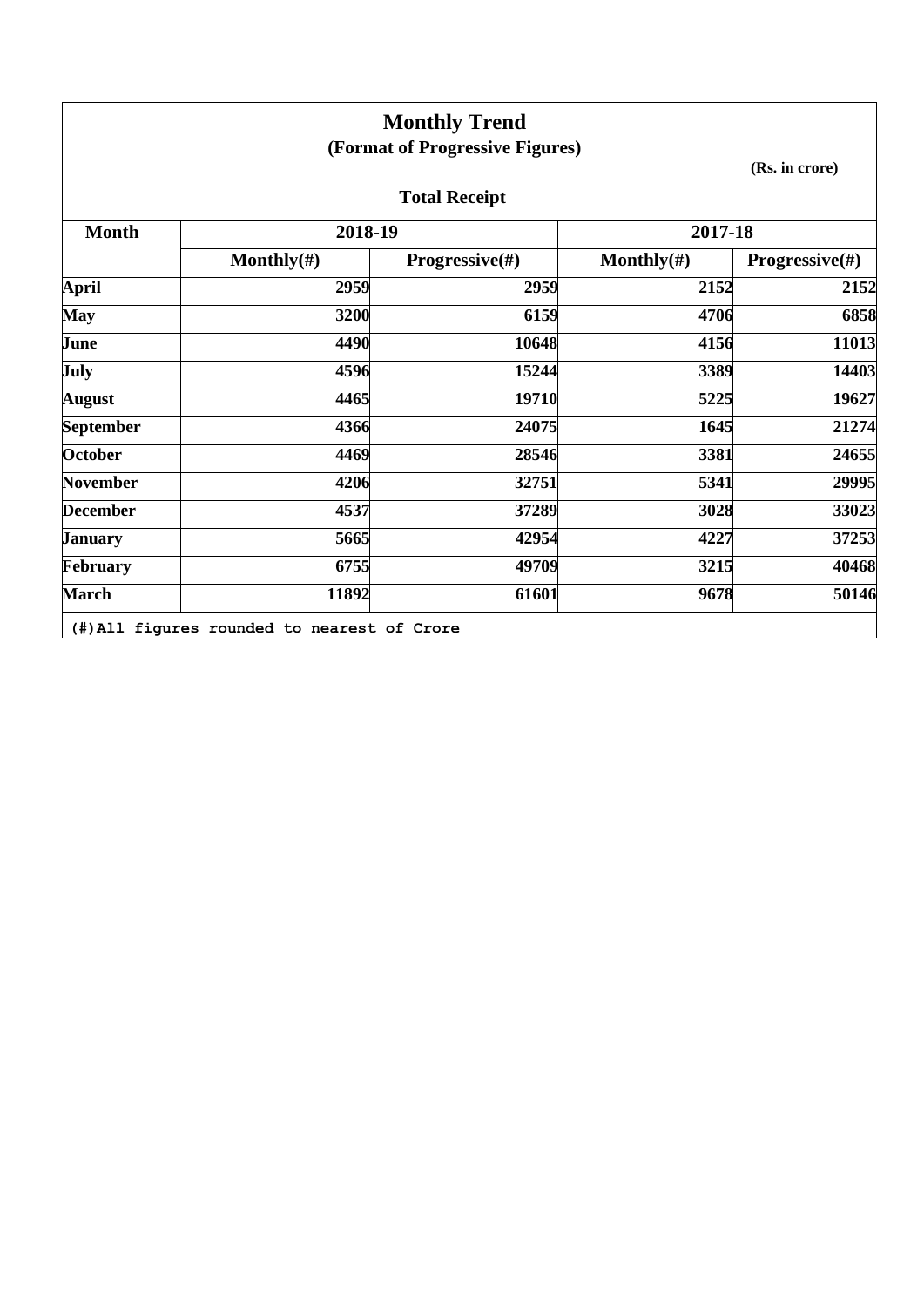|                  |                | <b>Monthly Trend</b>             |                |                           |
|------------------|----------------|----------------------------------|----------------|---------------------------|
|                  |                | (Format of Progressive Figures)  |                |                           |
|                  |                |                                  |                | (Rs. in crore)            |
|                  |                | <b>Total Expenditure Revenue</b> |                |                           |
| <b>Month</b>     | 2018-19        |                                  | 2017-18        |                           |
|                  | Monthly $(\#)$ | <b>Progressive</b> $(\#)$        | Monthly $(\#)$ | <b>Progressive</b> $(\#)$ |
| <b>April</b>     | 2819           | 2819                             | 1972           | 1972                      |
| <b>May</b>       | 3165           | 5983                             | 4231           | 6203                      |
| June             | 4223           | 10206                            | 3661           | 9864                      |
| July             | 3974           | 14181                            | 2666           | 12530                     |
| <b>August</b>    | 4096           | 18276                            | 4888           | 17418                     |
| <b>September</b> | 3645           | 21921                            | 1388           | 18806                     |
| <b>October</b>   | 4156           | 26077                            | 2822           | 21629                     |
| <b>November</b>  | 3619           | 29696                            | 4664           | 26292                     |
| <b>December</b>  | 3840           | 33537                            | 2411           | 28703                     |
| <b>January</b>   | 4927           | 38464                            | 3065           | 31768                     |
| February         | 5746           | 44210                            | 2795           | 34563                     |
| <b>March</b>     | 8930           | 53140                            | 5431           | 39993                     |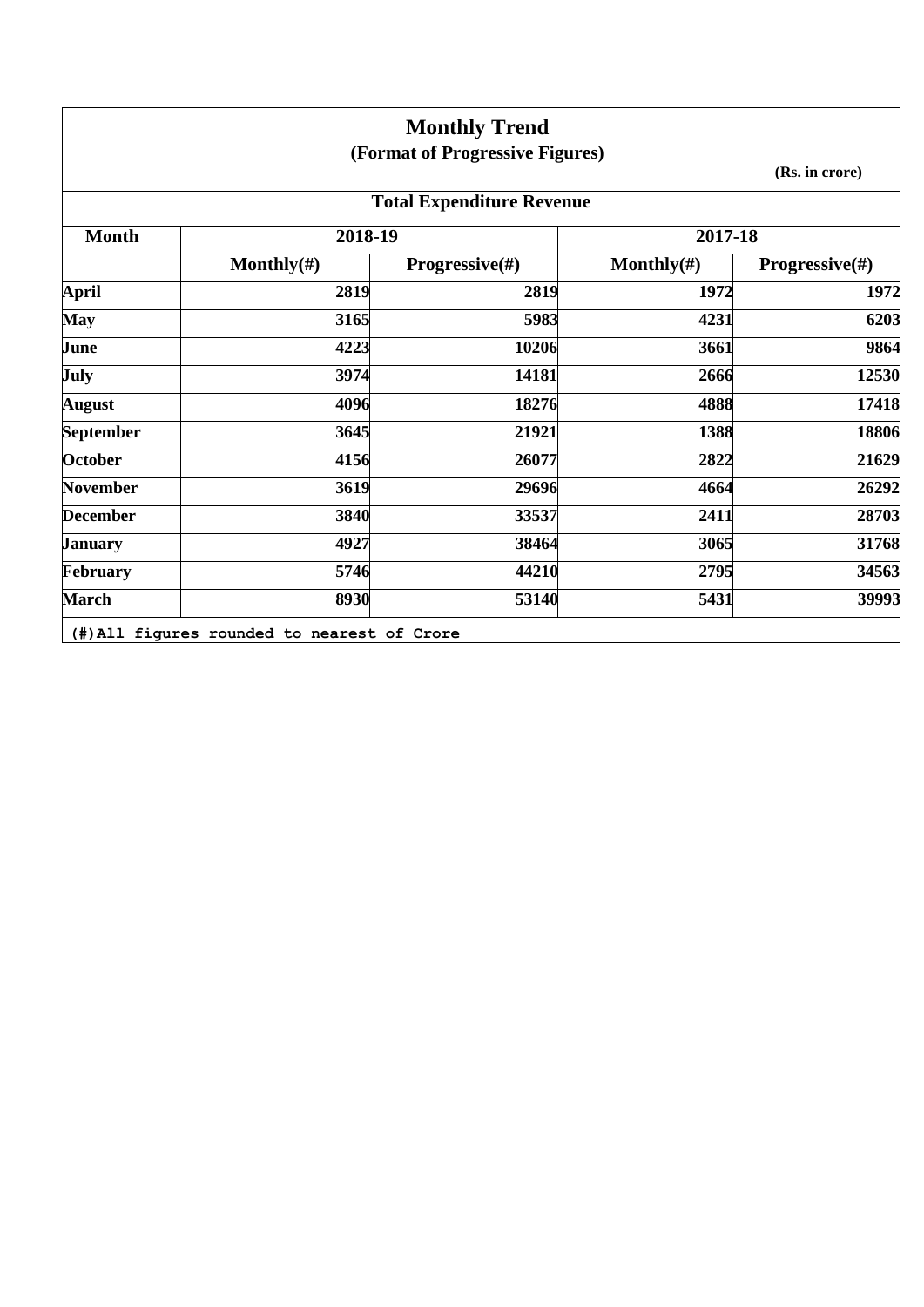|                  |                | <b>Monthly Trend</b>             |                |                |
|------------------|----------------|----------------------------------|----------------|----------------|
|                  |                | (Format of Progressive Figures)  |                |                |
|                  |                |                                  |                | (Rs. in crore) |
|                  |                | <b>Total Expenditure Capital</b> |                |                |
| <b>Month</b>     | 2018-19        |                                  | 2017-18        |                |
|                  | Monthly $(\#)$ | <b>Progressive</b> $(\#)$        | Monthly $(\#)$ | Progressive(#) |
| <b>April</b>     | 139            | 139                              | 180            | 180            |
| <b>May</b>       | 35             | 174                              | 475            | 655            |
| June             | 267            | 441                              | 495            | 1150           |
| July             | 607            | 1048                             | 722            | 1872           |
| <b>August</b>    | 367            | 1415                             | 337            | 2210           |
| <b>September</b> | 712            | 2126                             | 258            | 2467           |
| <b>October</b>   | 312            | 2438                             | 560            | 3027           |
| <b>November</b>  | 586            | 3024                             | 677            | 3704           |
| <b>December</b>  | 686            | 3710                             | 617            | 4321           |
| <b>January</b>   | 733            | 4443                             | 1160           | 5481           |
| February         | 1001           | 5444                             | 420            | 5901           |
| <b>March</b>     | 2950           | 8394                             | 4227           | 10128          |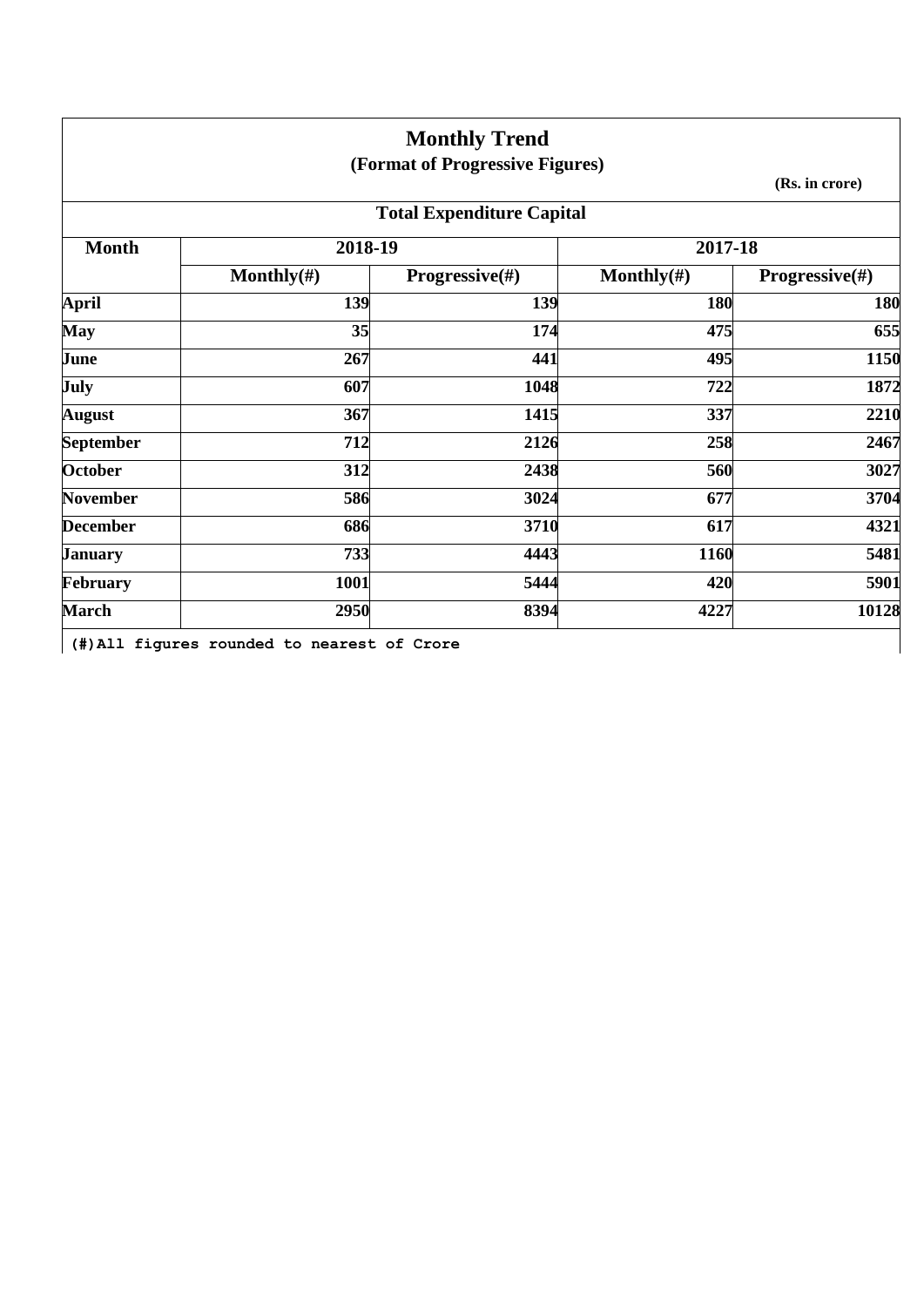|                  |                | <b>Monthly Trend</b>            |                |                           |
|------------------|----------------|---------------------------------|----------------|---------------------------|
|                  |                | (Format of Progressive Figures) |                |                           |
|                  |                |                                 |                | (Rs. in crore)            |
|                  |                | <b>Expenditure Interest</b>     |                |                           |
| <b>Month</b>     | 2018-19        |                                 | 2017-18        |                           |
|                  | Monthly $(\#)$ | <b>Progressive</b> $(\#)$       | Monthly $(\#)$ | <b>Progressive</b> $(\#)$ |
| <b>April</b>     | 192            | 192                             | ٠              | ٠                         |
| <b>May</b>       | 173            | 366                             | 1580           | 1580                      |
| June             | 240            | 606                             | 127            | 1707                      |
| July             | 382            | 987                             | 504            | 2211                      |
| <b>August</b>    | 311            | 1298                            | 255            | 2466                      |
| <b>September</b> | 212            | 1510                            | 203            | 2669                      |
| <b>October</b>   | 489            | 1999                            | 405            | 3075                      |
| <b>November</b>  | 165            | 2163                            | 147            | 3222                      |
| <b>December</b>  | 249            | 2412                            | 239            | 3460                      |
| <b>January</b>   | 423            | 2835                            | 380            | 3840                      |
| February         | 273            | 3108                            | 258            | 4097                      |
| <b>March</b>     | 423            | 3531                            | 472            | 4570                      |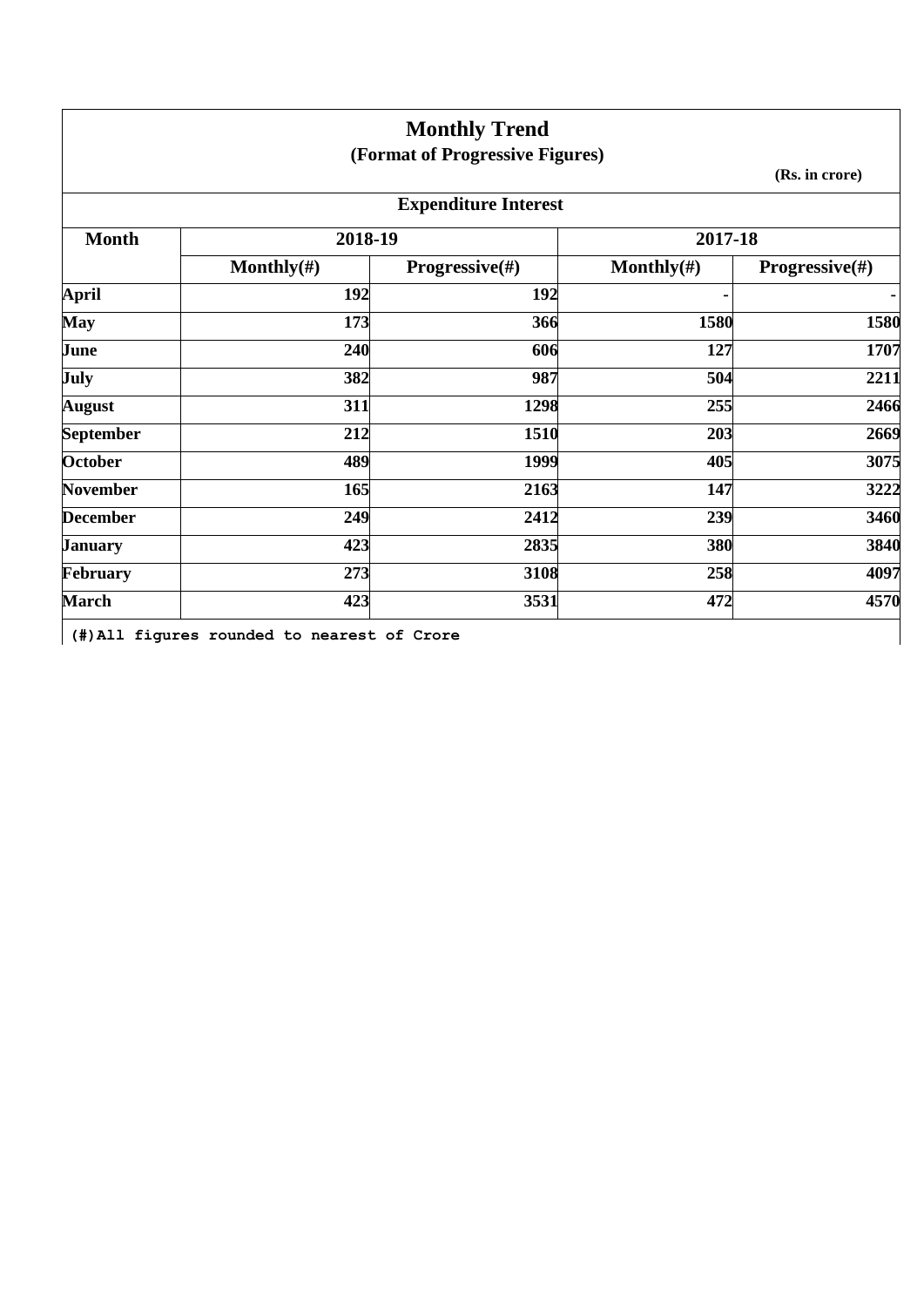|                  |                                             | <b>Monthly Trend</b><br>(Format of Progressive Figures) |                |                           |
|------------------|---------------------------------------------|---------------------------------------------------------|----------------|---------------------------|
|                  |                                             |                                                         |                | (Rs. in crore)            |
|                  |                                             | <b>Loan and Advances Disbursed</b>                      |                |                           |
| <b>Month</b>     | 2018-19                                     |                                                         | 2017-18        |                           |
|                  | Monthly $(\#)$                              | <b>Progressive</b> $(\#)$                               | Monthly $(\#)$ | <b>Progressive</b> $(\#)$ |
| <b>April</b>     |                                             | ٠                                                       |                |                           |
| <b>May</b>       |                                             | 01                                                      |                |                           |
| June             |                                             | 01                                                      |                |                           |
| July             | 15                                          | 16                                                      |                |                           |
| <b>August</b>    | 03                                          | 19                                                      |                |                           |
| <b>September</b> | 0 <sub>9</sub>                              | 28                                                      |                |                           |
| <b>October</b>   | 03                                          | 31                                                      |                |                           |
| <b>November</b>  |                                             | 31                                                      |                |                           |
| <b>December</b>  | 11                                          | 43                                                      |                |                           |
| <b>January</b>   | 6                                           | 49                                                      | 03             | 0 <sub>3</sub>            |
| February         | 8                                           | 57                                                      | 01             | 04                        |
| <b>March</b>     | 12                                          | 69                                                      | 21             | 25                        |
|                  | (#) All figures rounded to nearest of Crore |                                                         |                |                           |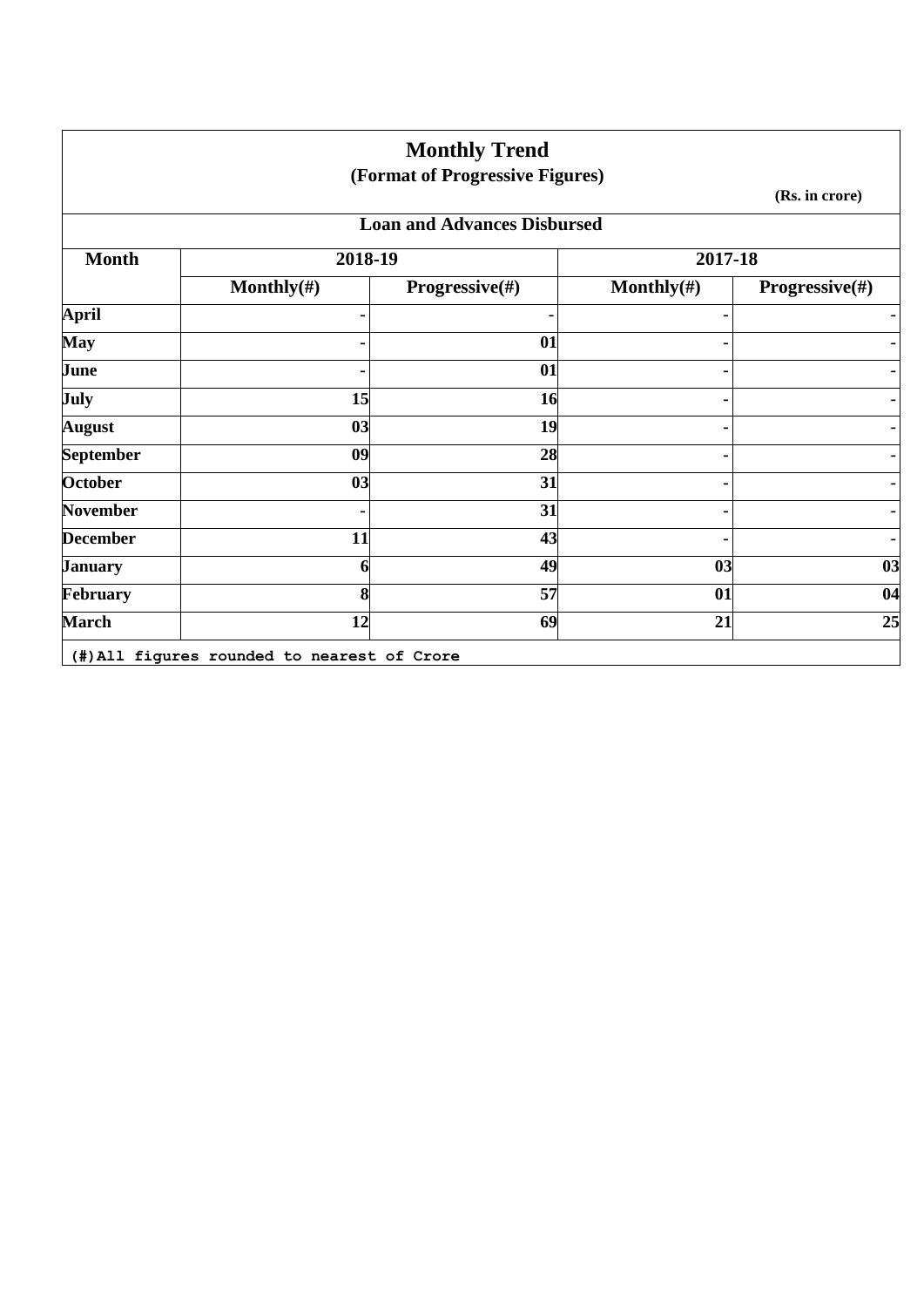|                  |                | <b>Monthly Trend</b><br>(Format of Progressive Figures) |                |                           |
|------------------|----------------|---------------------------------------------------------|----------------|---------------------------|
|                  |                |                                                         |                | (Rs. in crore)            |
|                  |                | <b>Revenue Surplus</b>                                  |                |                           |
| <b>Month</b>     | 2018-19        |                                                         | 2017-18        |                           |
|                  | Monthly $(\#)$ | <b>Progressive</b> $(\#)$                               | Monthly $(\#)$ | <b>Progressive</b> $(\#)$ |
| <b>April</b>     | 432            | 432                                                     | $(-)263$       | $(-)263$                  |
| <b>May</b>       | 629            | 1061                                                    | $(-)436$       | $(-)699$                  |
| June             | $(-)517$       | 544                                                     | $(-)191$       | $(-)891$                  |
| July             | 951            | 1493                                                    | 4166           | 3275                      |
| <b>August</b>    | $(-)448$       | 1047                                                    | $(-)2027$      | 1248                      |
| <b>September</b> | 1276           | 2321                                                    | 2266           | 3515                      |
| October          | $(-)1108$      | 1214                                                    | 597            | 4111                      |
| <b>November</b>  | 352            | 1565                                                    | $(-)189$       | 3923                      |
| <b>December</b>  | 572            | 2137                                                    | 1185           | 5108                      |
| <b>January</b>   | $(-)872$       | 1265                                                    | $(-)12$        | 5098                      |
| February         | $(-)1107$      | 158                                                     | 1607           | 6705                      |
| <b>March</b>     | $(-)2238$      | $(-)2080$                                               | 1823           | 8529                      |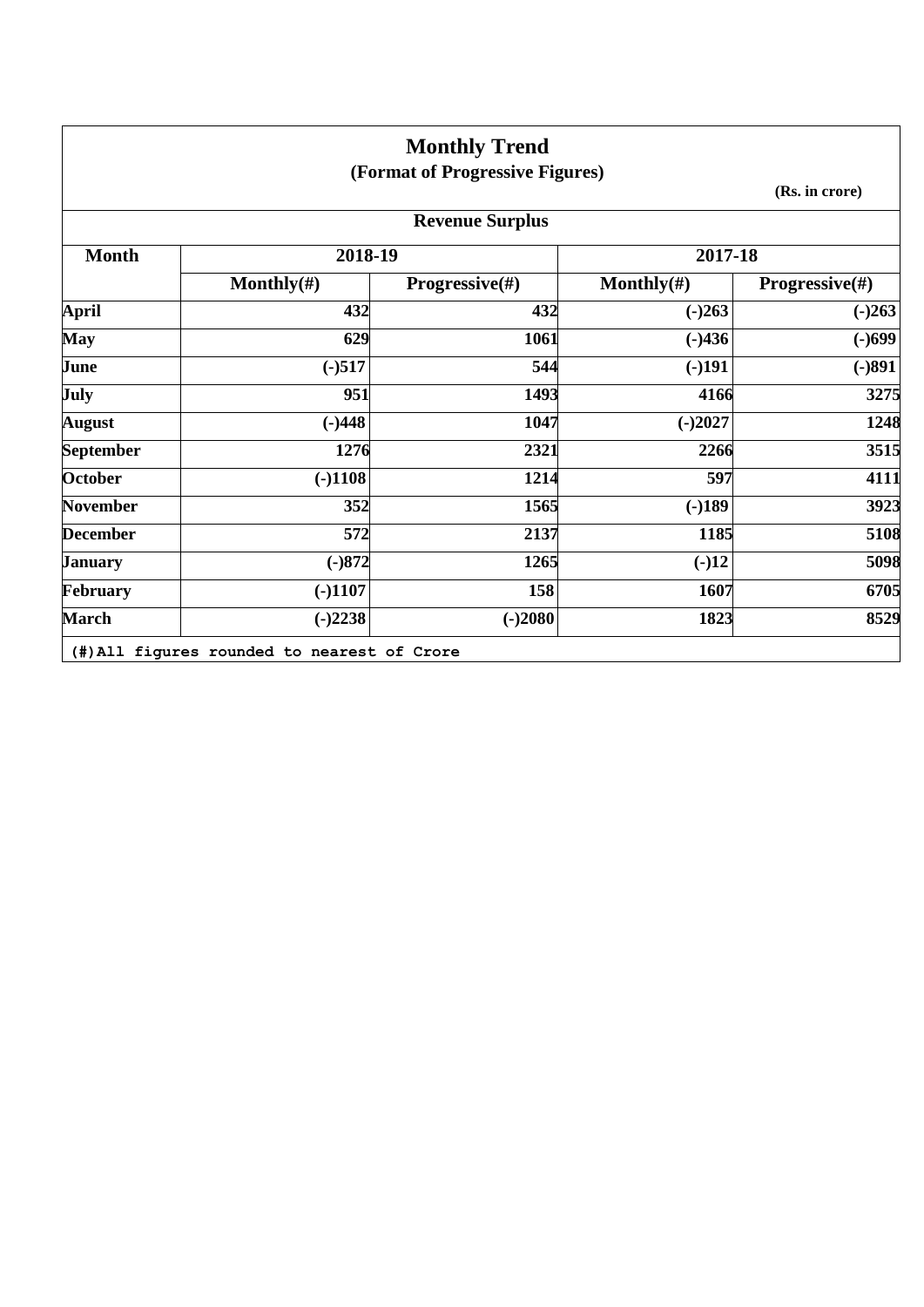|                  |                | <b>Monthly Trend</b><br>(Format of Progressive Figures) |                |                           |  |
|------------------|----------------|---------------------------------------------------------|----------------|---------------------------|--|
|                  | (Rs. in crore) |                                                         |                |                           |  |
|                  |                | <b>Fiscal Deficit</b>                                   |                |                           |  |
| <b>Month</b>     | 2018-19        |                                                         | 2017-18        |                           |  |
|                  | Monthly $(\#)$ | <b>Progressive</b> $(\#)$                               | Monthly $(\#)$ | <b>Progressive</b> $(\#)$ |  |
| <b>April</b>     | $(-)293$       | $(-)293$                                                | 443            | 443                       |  |
| <b>May</b>       | $(-)595$       | $(-)888$                                                | 911            | 1354                      |  |
| June             | 784            | $(-)104$                                                | 686            | 2041                      |  |
| <b>July</b>      | $(-)329$       | $(-)431$                                                | $(-)3444$      | $(-)1404$                 |  |
| <b>August</b>    | 818            | 385                                                     | 2364           | 961                       |  |
| <b>September</b> | $(-)555$       | $(-)169$                                                | $(-)2008$      | $(-)1049$                 |  |
| <b>October</b>   | 1423           | 1252                                                    | $(-)37$        | $(-)1085$                 |  |
| <b>November</b>  | 234            | 1487                                                    | 866            | $(-)220$                  |  |
| <b>December</b>  | 124            | 1612                                                    | $(-)568$       | $(-)788$                  |  |
| <b>January</b>   | 1611           | 3223                                                    | 1175           | 384                       |  |
| February         | 2116           | 5339                                                    | $(-)1188$      | $(-)804$                  |  |
| <b>March</b>     | 5200           | 10539                                                   | 2424           | 1620                      |  |